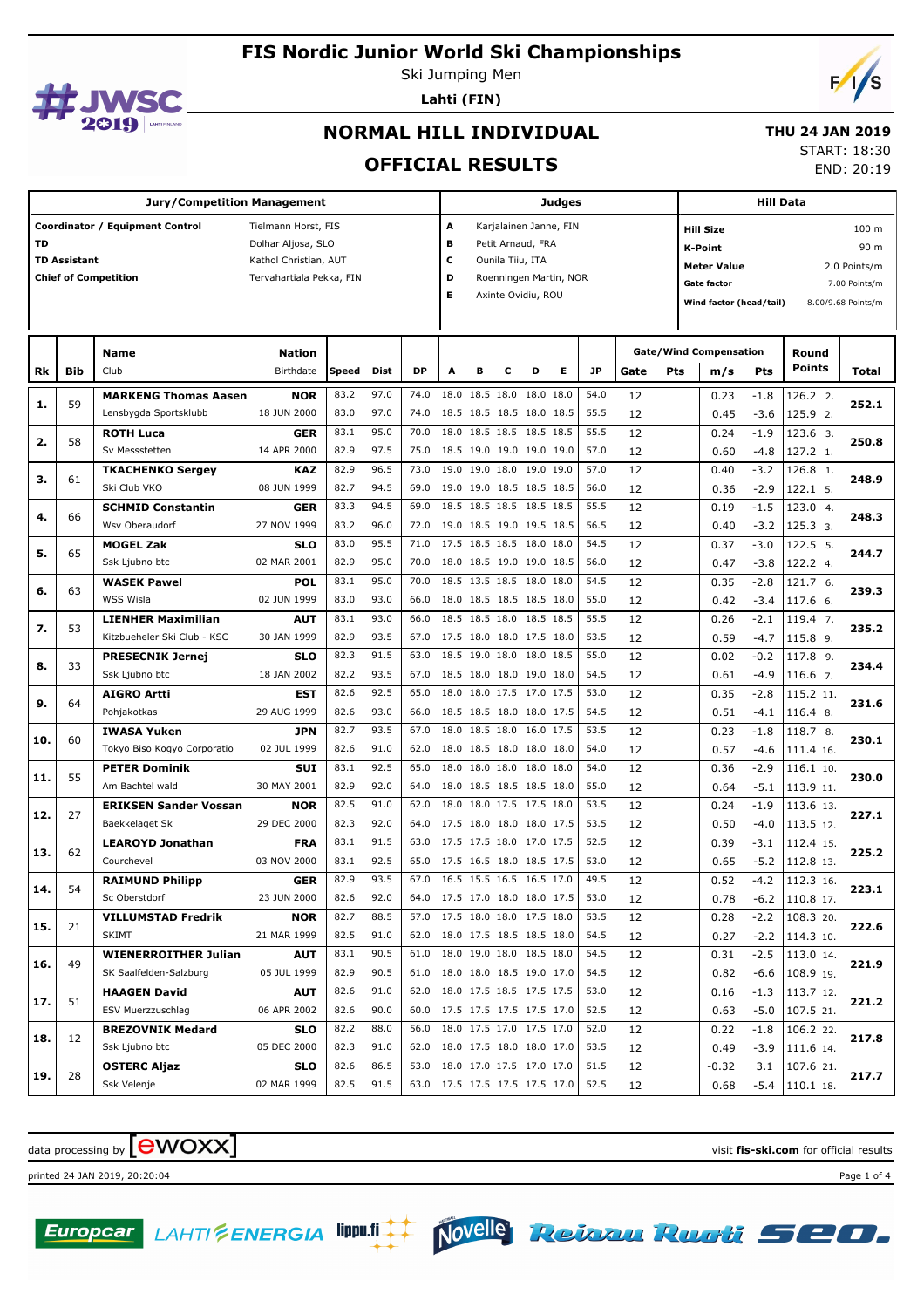

57

29

Sc Partenkirchen

**CACINA Daniel Andrei** Cs Dinamo rasnov

10 APR 2000

**ROU** 17 OCT 2001 Ski Jumping Men **Lahti (FIN)**



## **NORMAL HILL INDIVIDUAL**

#### **THU 24 JAN 2019** START: 18:30

#### **OFFICIAL RESULTS**

| <b>OFFICIAL RESULTS</b> |       |                            |               |       |             |           |   |   |                          |   |   |           |      |            | END: 20:19                    |            |               |       |
|-------------------------|-------|----------------------------|---------------|-------|-------------|-----------|---|---|--------------------------|---|---|-----------|------|------------|-------------------------------|------------|---------------|-------|
|                         |       | <b>Name</b>                | <b>Nation</b> |       |             |           |   |   |                          |   |   |           |      |            | <b>Gate/Wind Compensation</b> |            | Round         |       |
| <b>Rk</b>               | Bib   | Club                       | Birthdate     | Speed | <b>Dist</b> | <b>DP</b> | A | в | c                        | D | Е | <b>JP</b> | Gate | <b>Pts</b> | m/s                           | <b>Pts</b> | <b>Points</b> | Total |
| 20.                     | 52    | <b>HAARE Anders</b>        | <b>NOR</b>    | 82.9  | 90.0        | 60.0      |   |   | 18.0 18.0 17.5 18.0 18.0 |   |   | 54.0      | 12   |            | 0.30                          | $-2.4$     | 111.6 17.     | 217.4 |
|                         |       | Vikersund IF               | 07 DEC 1999   | 82.8  | 89.0        | 58.0      |   |   | 17.5 18.0 17.5 17.0 17.0 |   |   | 52.0      | 12   |            | 0.53                          | $-4.2$     | 105.8 22.     |       |
| 21.                     | 56    | <b>HAUSWIRTH Sandro</b>    | <b>SUI</b>    | 82.9  | 90.0        | 60.0      |   |   | 17.5 17.5 17.0 17.5 17.5 |   |   | 52.5      | 12   |            | 0.23                          | $-1.8$     | 110.7 18.     | 214.7 |
|                         |       | Gstaad                     | 29 AUG 2000   | 82.7  | 88.5        | 57.0      |   |   | 17.0 17.5 17.5 17.5 17.0 |   |   | 52.0      | 12   |            | 0.63                          | $-5.0$     | 104.0 27.     |       |
| 22.                     | 46    | <b>MOERTH Claudio</b>      | <b>AUT</b>    | 82.7  | 89.5        | 59.0      |   |   | 17.5 17.5 17.0 17.5 18.0 |   |   | 52.5      | 12   |            | 0.34                          | $-2.7$     | 108.8 19.     | 213.9 |
|                         |       | <b>WSC Bad Mitterndorf</b> | 27 OCT 2000   | 82.8  | 88.5        | 57.0      |   |   | 17.5 17.5 17.5 17.5 17.0 |   |   | 52.5      | 12   |            | 0.55                          | $-4.4$     | 105.1 25.     |       |
| 23.                     | 5     | <b>PURTOV Mikhail</b>      | <b>RUS</b>    | 82.7  | 85.0        | 50.0      |   |   | 17.5 17.5 17.0 17.5 17.0 |   |   | 52.0      | 12   |            | 0.01                          | $-0.1$     | 101.9 26.     | 213.4 |
|                         |       | Sdushor Aist nizhny tagil  | 28 MAY 2002   | 82.6  | 90.5        | 61.0      |   |   | 18.0 18.5 18.0 18.0 17.5 |   |   | 54.0      | 12   |            | 0.44                          | $-3.5$     | 111.5 15.     |       |
| 24.                     | 6     | <b>KOBAYASHI Tatsunao</b>  | <b>JPN</b>    | 82.7  | 87.0        | 54.0      |   |   | 17.0 15.5 16.5 16.5 17.0 |   |   | 50.0      | 12   |            | $-0.01$                       | 0.1        | 104.1 25.     | 211.8 |
|                         |       | Morioka Chuo High School   | 10 AUG 2001   | 82.6  | 90.0        | 60.0      |   |   | 17.5 17.0 17.0 17.0 17.0 |   |   | 51.0      | 12   |            | 0.41                          | $-3.3$     | 107.7 20.     |       |
| 25.                     | 47    | <b>SERGEEV Maksim</b>      | <b>RUS</b>    | 82.3  | 88.0        | 56.0      |   |   | 17.5 17.5 17.0 17.5 17.0 |   |   | 52.0      | 12   |            | 0.29                          | $-2.3$     | 105.7 23.     | 211.1 |
|                         |       |                            | 16 JUN 1999   | 82.2  | 89.5        | 59.0      |   |   | 17.5 17.0 18.0 17.5 17.5 |   |   | 52.5      | 12   |            | 0.76                          | $-6.1$     | 105.4 23      |       |
| 26.                     | 11    | <b>CONTAMINE Mathis</b>    | <b>FRA</b>    | 82.5  | 88.0        | 56.0      |   |   | 17.5 17.5 17.5 17.0 17.0 |   |   | 52.0      | 12   |            | 0.31                          | $-2.5$     | 105.5 24.     | 210.6 |
|                         |       | Courchevel                 | 14 SEP 2001   | 82.4  | 88.5        | 57.0      |   |   | 17.5 17.5 17.5 18.0 17.0 |   |   | 52.5      | 12   |            | 0.55                          | $-4.4$     | 105.1 25.     |       |
| 27.                     | 48    | <b>URLAUB Andrew</b>       | <b>USA</b>    | 82.6  | 87.0        | 54.0      |   |   | 17.0 16.5 16.5 16.5 16.5 |   |   | 49.5      | 12   |            | 0.33                          | $-2.6$     | 100.9 28.     | 206.3 |
|                         |       | Flying Eagles Ski Club     | 12 APR 2001   | 82.7  | 89.0        | 58.0      |   |   | 17.0 16.5 17.5 17.0 17.0 |   |   | 51.0      | 12   |            | 0.45                          | $-3.6$     | 105.4 23.     |       |
| 28.                     | 41    | <b>MALTSEV Kevin</b>       | <b>EST</b>    | 82.4  | 87.5        | 55.0      |   |   | 17.5 17.5 17.0 17.0 17.0 |   |   | 51.5      | 12   |            | 0.63                          | $-5.0$     | 101.5 27      | 203.4 |
|                         |       | Elva Skiclub               | 04 JUL 2000   | 82.4  | 87.5        | 55.0      |   |   | 17.0 18.0 17.0 17.5 16.5 |   |   | 51.5      | 12   |            | 0.58                          | $-4.6$     | 101.9 30.     |       |
| --                      | $- -$ | <b>MAERKL Kilian</b>       | <b>GER</b>    | 82.5  | 85.0        | 50.0      |   |   | 17.0 17.0 17.0 16.5 16.5 |   |   | 50.5      | 12   |            | 0.10                          | $-0.8$     | 99.7 29.      |       |

82.4 88.5 57.0 17.0 17.5 17.0 17.0 16.5 51.0 12 0.61 -4.9 103.1 29.

82.7 88.5 57.0 17.5 17.5 17.0 17.5 17.0 52.0 12 0.69 -5.5 103.5 28.

12

 12 12

|     | Not qualified for final round |                                                    |                           |      |      |      |                          |  |  |      |    |         |        |  |      |
|-----|-------------------------------|----------------------------------------------------|---------------------------|------|------|------|--------------------------|--|--|------|----|---------|--------|--|------|
| 31. | 31                            | <b>HEIKKINEN Kalle</b><br>Kuusamon Era-veikot      | <b>FIN</b><br>16 SEP 1999 | 82.6 | 85.5 | 51.0 | 17.0 17.0 16.5 17.0 16.5 |  |  | 50.5 | 12 | 0.32    | $-2.6$ |  | 98.9 |
| 32. | 35                            | <b>AHONEN Mico</b><br>Lahden Hiihtoseura           | <b>FIN</b><br>27 NOV 2001 | 82.9 | 86.0 | 52.0 | 17.0 17.0 17.0 17.0 17.0 |  |  | 51.0 | 12 | 0.56    | $-4.5$ |  | 98.5 |
| 33. | 34                            | <b>KYTOSAHO Niko</b><br>Lahti Ski Club             | <b>FIN</b><br>18 DEC 1999 | 82.9 | 84.5 | 49.0 | 17.0 17.5 17.0 17.5 16.5 |  |  | 51.5 | 12 | 0.40    | $-3.2$ |  | 97.3 |
| 34. | 26                            | <b>VETELAINEN Jonne</b><br>Kuusamon Era-veikot     | <b>FIN</b><br>12 JUL 2000 | 82.2 | 84.0 | 48.0 | 17.0 16.0 16.5 17.0 16.5 |  |  | 50.0 | 12 | 0.11    | $-0.9$ |  | 97.1 |
| 35. | 32                            | <b>BRESADOLA Giovanni</b><br><b>GS MONTE GINER</b> | <b>ITA</b><br>17 FEB 2001 | 82.6 | 83.5 | 47.0 | 17.0 17.0 16.5 17.0 16.5 |  |  | 50.5 | 12 | 0.09    | $-0.7$ |  | 96.8 |
| 36. | 13                            | <b>BATBY Alessandro</b><br>C.S courchevel          | <b>FRA</b><br>20 NOV 2001 | 82.4 | 85.0 | 50.0 | 16.0 15.5 17.5 15.5 15.5 |  |  | 47.0 | 12 | 0.04    | $-0.3$ |  | 96.7 |
| 37. | 17                            | <b>WHITE Jack</b><br>Courchevel                    | <b>FRA</b><br>15 DEC 2001 | 82.8 | 83.5 | 47.0 | 16.5 16.5 15.5 16.0 16.0 |  |  | 48.5 | 12 | $-0.09$ | 0.9    |  | 96.4 |
| 38. | 25                            | <b>NISHIMORI Kaito</b><br>Tokai Unv.               | <b>JPN</b><br>06 JUL 1999 | 82.5 | 83.5 | 47.0 | 17.0 17.0 16.5 16.5 17.0 |  |  | 50.5 | 12 | 0.17    | $-1.4$ |  | 96.1 |
| 39. | $\overline{4}$                | <b>LACROIX Olan</b><br>Les Diablerets              | <b>SUI</b><br>21 MAR 2001 | 82.7 | 82.5 | 45.0 | 17.0 17.0 16.0 17.0 16.5 |  |  | 50.5 | 12 | 0.02    | $-0.2$ |  | 95.3 |
| 40. | 38                            | <b>GRUSZKA Mateusz</b><br>Azs Zakopane             | <b>POL</b><br>04 APR 2001 | 82.3 | 83.5 | 47.0 | 17.0 16.5 16.5 16.0 16.0 |  |  | 49.0 | 12 | 0.26    | $-2.1$ |  | 93.9 |
| 41. | 2                             | <b>KINDLIMANN Lars</b><br>Am Bachtel wald          | <b>SUI</b><br>28 NOV 2000 | 82.7 | 83.0 | 46.0 | 17.0 16.5 16.5 16.5 16.0 |  |  | 49.5 | 12 | 0.22    | $-1.8$ |  | 93.7 |

**29. 202.8**

**30. 202.6**

82.8 85.5 51.0 16.5 16.5 16.5 16.5 17.0 49.5

# $\alpha$  data processing by  $\boxed{\text{ewOX}}$

printed 24 JAN 2019, 20:20:04 Page 2 of 4





-4.9

-1.4 -5.5 99.1 30.

0.61

 $0.18$ 0.69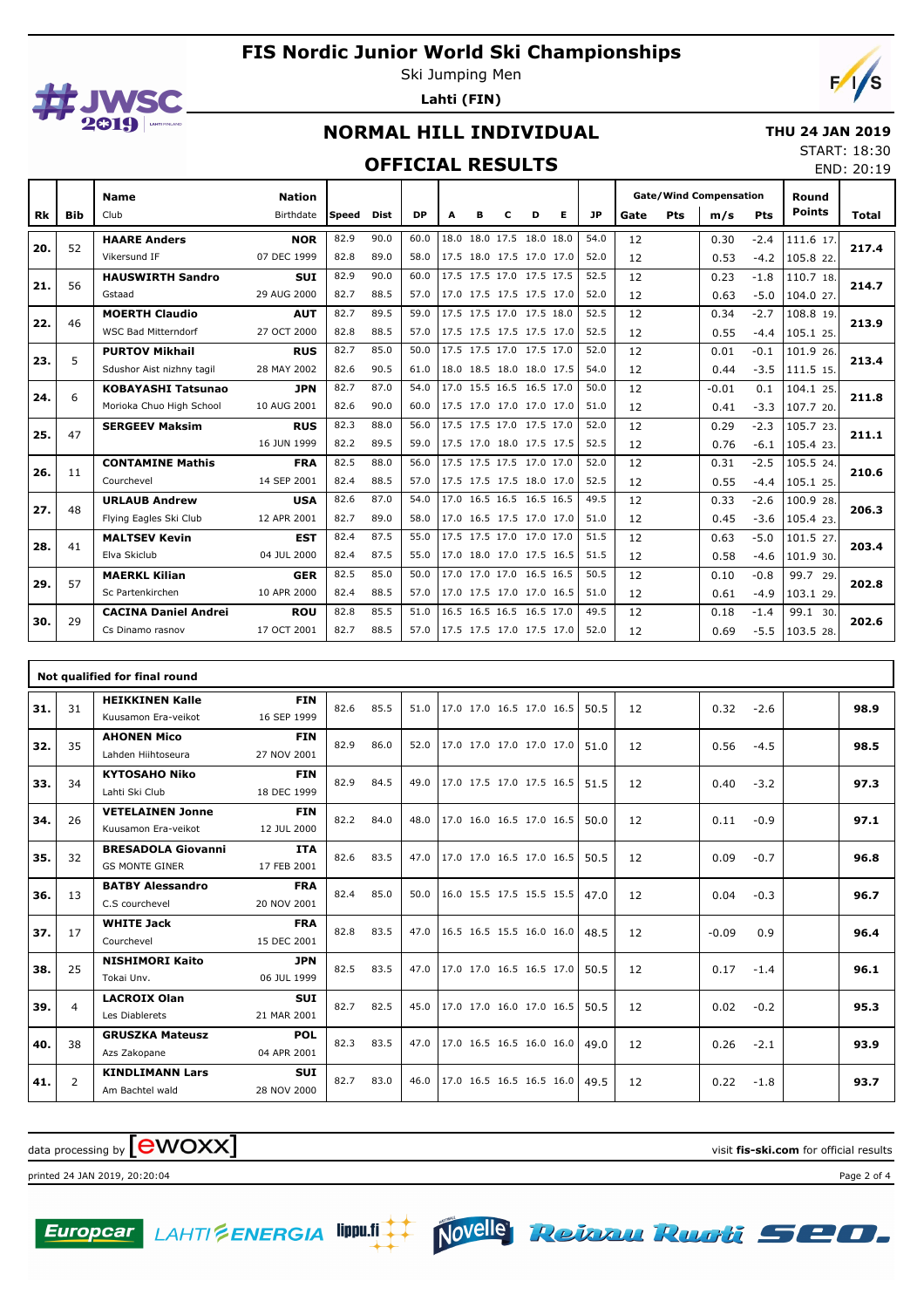

Ski Jumping Men **Lahti (FIN)**



## **NORMAL HILL INDIVIDUAL**

#### **THU 24 JAN 2019**

#### **OFFICIAL RESULTS**

START: 18:30 END: 20:19

|     |                |                                                  |                           |           |      | UI I IUIML NLJULIJ |                          |   |                          |   |   |      |                               |     |         |            |               | END: 20:19 |
|-----|----------------|--------------------------------------------------|---------------------------|-----------|------|--------------------|--------------------------|---|--------------------------|---|---|------|-------------------------------|-----|---------|------------|---------------|------------|
|     |                | Name                                             | <b>Nation</b>             |           |      |                    |                          |   |                          |   |   |      | <b>Gate/Wind Compensation</b> |     | Round   |            |               |            |
| Rk  | Bib            | Club                                             | Birthdate                 | Speed     | Dist | <b>DP</b>          |                          | в | c                        | D | Е | JP   | Gate                          | Pts | m/s     | <b>Pts</b> | <b>Points</b> | Total      |
|     |                | <b>SCHARFFS Greyson</b>                          | <b>USA</b>                |           |      |                    |                          |   |                          |   |   |      |                               |     |         |            |               |            |
| 42. | 43             | Park City Ski and Snowboard                      | 21 DEC 2001               | 82.2      | 82.0 | 44.0               |                          |   | 16.5 16.5 16.0 16.5 16.5 |   |   | 49.5 | 12                            |     | 0.36    | $-2.9$     |               | 90.6       |
| 42. | 23             | <b>KELLERMANN Sebestian</b>                      | <b>CZE</b>                | 82.5      | 83.0 | 46.0               | 15.5 15.0 15.5 15.0 16.0 |   |                          |   |   | 46.0 | 12                            |     | 0.18    | $-1.4$     |               | 90.6       |
|     |                | TJ Dukla Frenstat pod Radhost                    | 17 JUN 2000               |           |      |                    |                          |   |                          |   |   |      |                               |     |         |            |               |            |
| 44. | $\overline{7}$ | <b>RYDL Radek</b>                                | <b>CZE</b>                | 82.9      | 81.5 | 43.0               | 16.5 16.5 16.5 16.0 16.5 |   |                          |   |   | 49.5 | 12                            |     | 0.26    | $-2.1$     |               | 90.4       |
|     |                | TJ Dukla Liberec                                 | 15 JUL 2001               |           |      |                    |                          |   |                          |   |   |      |                               |     |         |            |               |            |
| 45. | 30             | <b>HOLUB Benedikt</b>                            | <b>CZE</b>                | 82.6      | 82.5 | 45.0               | 16.5 16.0 16.5 16.0 16.0 |   |                          |   |   | 48.5 | 12                            |     | 0.45    | $-3.6$     |               | 89.9       |
|     |                | TJ Dukla Frenstat pod Radhost                    | 02 OCT 2000               |           |      |                    |                          |   |                          |   |   |      |                               |     |         |            |               |            |
| 46. | 44             | <b>CECON Francesco</b><br><b>BACHMANN SCSDRL</b> | ITA<br>13 NOV 2001        | 82.3      | 82.0 | 44.0               | 16.5 16.5 17.0 16.0 16.0 |   |                          |   |   | 49.0 | 12                            |     | 0.44    | $-3.5$     |               | 89.5       |
|     |                | <b>LOGINOV Aleksandr</b>                         | <b>RUS</b>                |           |      |                    |                          |   |                          |   |   |      |                               |     |         |            |               |            |
| 47. | 19             | Tatarstan                                        | 18 DEC 2000               | 82.6      | 80.0 | 40.0               | 16.5 17.0 16.0 16.5 16.0 |   |                          |   |   | 49.0 | 12                            |     | 0.01    | $-0.1$     |               | 88.9       |
|     |                | <b>JUROSZEK Kacper</b>                           | <b>POL</b>                |           |      |                    |                          |   |                          |   |   |      |                               |     |         |            |               |            |
| 48. | 45             | Wss Wisla                                        | 05 JUN 2001               | 82.7      | 81.5 | 43.0               | 16.5 16.5 16.5 16.5 16.5 |   |                          |   |   | 49.5 | 12                            |     | 0.46    | $-3.7$     |               | 88.8       |
|     |                | <b>SADREEV Danil</b>                             | <b>RUS</b>                |           |      |                    |                          |   |                          |   |   |      |                               |     |         |            |               |            |
| 49. | 15             | MBU DOD SDUSSH Leninogors                        | 07 MAY 2003               | 82.1      | 80.0 | 40.0               | 16.5 15.5 16.5 16.0 16.5 |   |                          |   |   | 49.0 | 12                            |     | 0.16    | $-1.3$     |               | 87.7       |
| 50. | 39             | <b>GALIANI Mattia</b>                            | ITA                       | 82.2      | 79.5 | 39.0               | 17.0 17.0 16.5 16.5 16.5 |   |                          |   |   | 50.0 | 12                            |     | 0.22    | $-1.8$     |               | 87.2       |
|     |                | GARDENA RAIFFEISEN                               | 05 MAY 2002               |           |      |                    |                          |   |                          |   |   |      |                               |     |         |            |               |            |
| 51. | 22             | <b>MORODER Daniel</b>                            | ITA                       | 82.4      | 79.0 | 38.0               | 16.5 17.0 16.0 16.5 16.5 |   |                          |   |   | 49.5 | 12                            |     | 0.28    | $-2.2$     |               | 85.3       |
|     |                | <b>GARDENA RAIFFEISEN</b>                        | 22 JAN 2002               |           |      |                    |                          |   |                          |   |   |      |                               |     |         |            |               |            |
| 52. | 40             | <b>MARUSIAK Yevhen</b><br>Verkhovyna Ski school  | <b>UKR</b><br>16 MAR 2000 | 82.2      | 79.0 | 38.0               | 16.5 16.5 16.5 16.5 16.5 |   |                          |   |   | 49.5 | 12                            |     | 0.30    | $-2.4$     |               | 85.1       |
|     |                | <b>PILCH Tomasz</b>                              | <b>POL</b>                |           |      |                    |                          |   |                          |   |   |      |                               |     |         |            |               |            |
| 53. | 50             | <b>WSS Wisla</b>                                 | 20 OCT 2000               | 82.9      | 80.5 | 41.0               | 14.5 14.5 15.0 14.0 15.0 |   |                          |   |   | 44.0 | 12                            |     | 0.36    | $-2.9$     |               | 82.1       |
|     |                | <b>DEAN Decker</b>                               | <b>USA</b>                |           |      |                    |                          |   |                          |   |   |      |                               |     |         |            |               |            |
| 54. | 36             | Steamboat Springs winter spor                    | 08 AUG 2000               | 82.4      | 76.5 | 33.0               | 16.5 15.0 16.0 16.0 16.0 |   |                          |   |   | 48.0 | 12                            |     | 0.07    | $-0.6$     |               | 80.4       |
|     |                | <b>MOLNAR Florian</b>                            | <b>HUN</b>                |           |      |                    |                          |   |                          |   |   |      |                               |     |         |            |               |            |
| 55. | 37             | Koszegi SE                                       | 14 MAR 2002               | 82.6      | 76.0 | 32.0               | 16.0 14.5 15.5 15.5 15.5 |   |                          |   |   | 46.5 | 12                            |     | $-0.14$ | 1.4        |               | 79.9       |
| 56. | 3              | <b>VAVERKA Petr</b>                              | <b>CZE</b>                | 82.2      | 76.5 | 33.0               | 15.5 13.5 15.0 14.5 15.5 |   |                          |   |   | 45.0 | 12                            |     | 0.06    | $-0.5$     |               | 77.5       |
|     |                | TJ Dukla Frenstat pod Radhost                    | 20 JUN 2003               |           |      |                    |                          |   |                          |   |   |      |                               |     |         |            |               |            |
| 57. | 24             | <b>VASKUL Andrii</b>                             | <b>UKR</b>                | 82.4      | 76.0 | 32.0               | 16.0 16.5 15.5 15.5 15.5 |   |                          |   |   | 47.0 | 12                            |     | 0.22    | $-1.8$     |               | 77.2       |
|     |                | Vorokhta Ski school                              | 01 APR 1999               |           |      |                    |                          |   |                          |   |   |      |                               |     |         |            |               |            |
| 58. | 9              | <b>SPULBER Mihnea Alexandru</b><br>Acs Sacele    | <b>ROU</b><br>11 DEC 2000 | 82.7      | 75.0 | 30.0               | 16.0 16.5 16.0 16.0 16.0 |   |                          |   |   | 48.0 | 12                            |     | 0.37    | $-3.0$     |               | 75.0       |
|     |                | <b>PAPPEL Taavi</b>                              | EST                       |           |      |                    |                          |   |                          |   |   |      |                               |     |         |            |               |            |
| 59. | 18             | Nomme Skiclub                                    | 27 NOV 1999               | 82.5 71.5 |      | 23.0               | 16.0 16.0 15.5 15.5 15.5 |   |                          |   |   | 47.0 | 12                            |     | 0.14    | $-1.1$     |               | 68.9       |
|     |                | <b>SAFONOV Gleb</b>                              | KAZ                       |           |      |                    |                          |   |                          |   |   |      |                               |     |         |            |               |            |
| 60. | 10             | Almaty Skiclub                                   | 11 SEP 2001               | 82.3      | 68.0 | 16.0               | 15.5 14.0 15.0 15.0 15.5 |   |                          |   |   | 45.5 | 12                            |     | 0.30    | $-2.4$     |               | 59.1       |
| 61. | 14             | <b>TURSUNZHANOV Nurshat</b>                      | KAZ                       | 81.8      | 67.0 | 14.0               | 15.5 15.5 15.0 15.0 15.0 |   |                          |   |   | 45.5 | 12                            |     | 0.10    | $-0.8$     |               | 58.7       |
|     |                |                                                  | 08 FEB 2003               |           |      |                    |                          |   |                          |   |   |      |                               |     |         |            |               |            |
| 62. | 20             | <b>WILKINSON Canden</b>                          | <b>USA</b>                | 81.9      | 66.5 | 13.0               | 15.0 15.5 15.5 15.0 15.0 |   |                          |   |   | 45.5 | 12                            |     | 0.20    | $-1.6$     |               | 56.9       |
|     |                | Steamboat Springs winter spor                    | 14 MAY 2002               |           |      |                    |                          |   |                          |   |   |      |                               |     |         |            |               |            |
| 63. | 16             | <b>FLEMSTROEM Marcus</b>                         | <b>SWE</b>                | 82.0      | 65.5 | 11.0               | 15.0 15.0 14.5 14.5 15.0 |   |                          |   |   | 44.5 | 12                            |     | 0.11    | $-0.9$     |               | 54.6       |
|     |                | Sollefteaa Gif                                   | 07 APR 1999               |           |      |                    |                          |   |                          |   |   |      |                               |     |         |            |               |            |
| 64. | $\mathbf{1}$   | <b>DEVALL Sebastian</b><br>Sollefteaa Gif        | <b>SWE</b><br>14 MAR 2000 | 81.9      | 64.0 | 8.0                | 14.0 13.5 14.0 13.5 13.5 |   |                          |   |   | 41.0 | 12                            |     | 0.37    | $-3.0$     |               | 46.0       |
|     |                |                                                  |                           |           |      |                    |                          |   |                          |   |   |      |                               |     |         |            |               |            |

data processing by **CWOXX** and  $\blacksquare$  and  $\blacksquare$  and  $\blacksquare$  and  $\blacksquare$  and  $\blacksquare$  and  $\blacksquare$  and  $\blacksquare$  and  $\blacksquare$  and  $\blacksquare$  and  $\blacksquare$  and  $\blacksquare$  and  $\blacksquare$  and  $\blacksquare$  and  $\blacksquare$  and  $\blacksquare$  and  $\blacksquare$  and  $\blacksquare$  and  $\blacks$ 

printed 24 JAN 2019, 20:20:04 Page 3 of 4